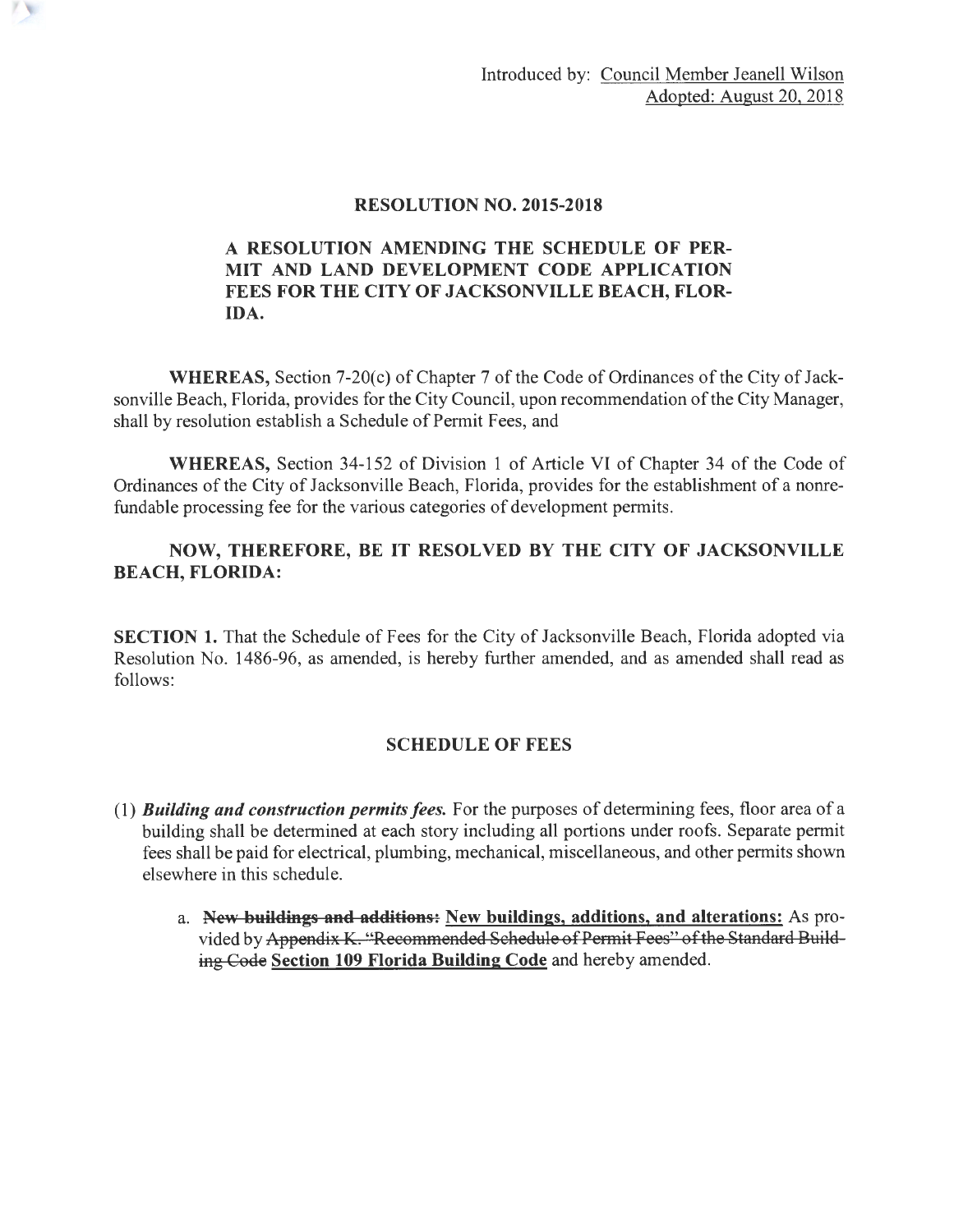### 1. **Building permit fees**

| <b>Total Project Valuation</b> | <b>Permit Fee</b>                                                                                                                          |
|--------------------------------|--------------------------------------------------------------------------------------------------------------------------------------------|
| \$1,000 or less                | \$20.00                                                                                                                                    |
| \$1,001 to \$50,000            | \$20.00 for the first \$1,000.00 plus<br>\$5.00 for each additional \$1,000.00 or<br>fraction thereof, to and including<br>\$50,000.00     |
| \$50,001 to \$100,000          | \$260.00 for the first \$50,000.00 plus<br>\$4.00 for each additional \$1,000.00 or<br>fraction thereof, to and including<br>\$100,000.00  |
| \$100,001 to \$500,000         | \$460.00 for the first \$100,000.00 plus<br>\$3.00 for each additional \$1,000.00 or<br>fraction thereof, to and including<br>\$500,000.00 |
| \$500,001 and up               | \$1,660.00 for the first \$500,000.00<br>plus \$2.00 for each additional<br>\$1,000.00 or fraction thereof                                 |

- **b.** *Moving fee:* For the moving of any building or structure, the fee shall be \$100.00 \$150.00.
- c. *Demolition fee:* For the demolition of any building or structure, the fee shall be \$50.00. \$100.00 per structure
- d. *Plan check fees:* A plan checking fee shall be paid to the Building Official at the time of submitting plans and specifications for checking. Said plan checking fee shall be equal to one half of the building permit fee . Such plan checking fee is in addition to the building permit fee.

*Plan check fees:* In addition to the building permit fee, a non-refundable plan checking fee, equal to one-half of the building permit fee is required to be paid, even in the event a permit is not issued. Additional plan checking fees may be required for planning and zoning and fire department plan reviews. For projects valued at \$25,000 or greater, said plan checking fee shall be paid at the time of permit application submission.

- *e. Re-inspection fee and/or Same Day Inspection Requests:* Twenty Dollars (\$20.00) Forty Dollars (\$40.00) per re-inspection.
- f. *Permit Renewal Fees.* The following permit renewal fees shall be paid when an applicant renews a permit after the original permit has expired in accordance with the Florida Building Code. If additional plan review is required, plan check fees shall be included in the renewal fee.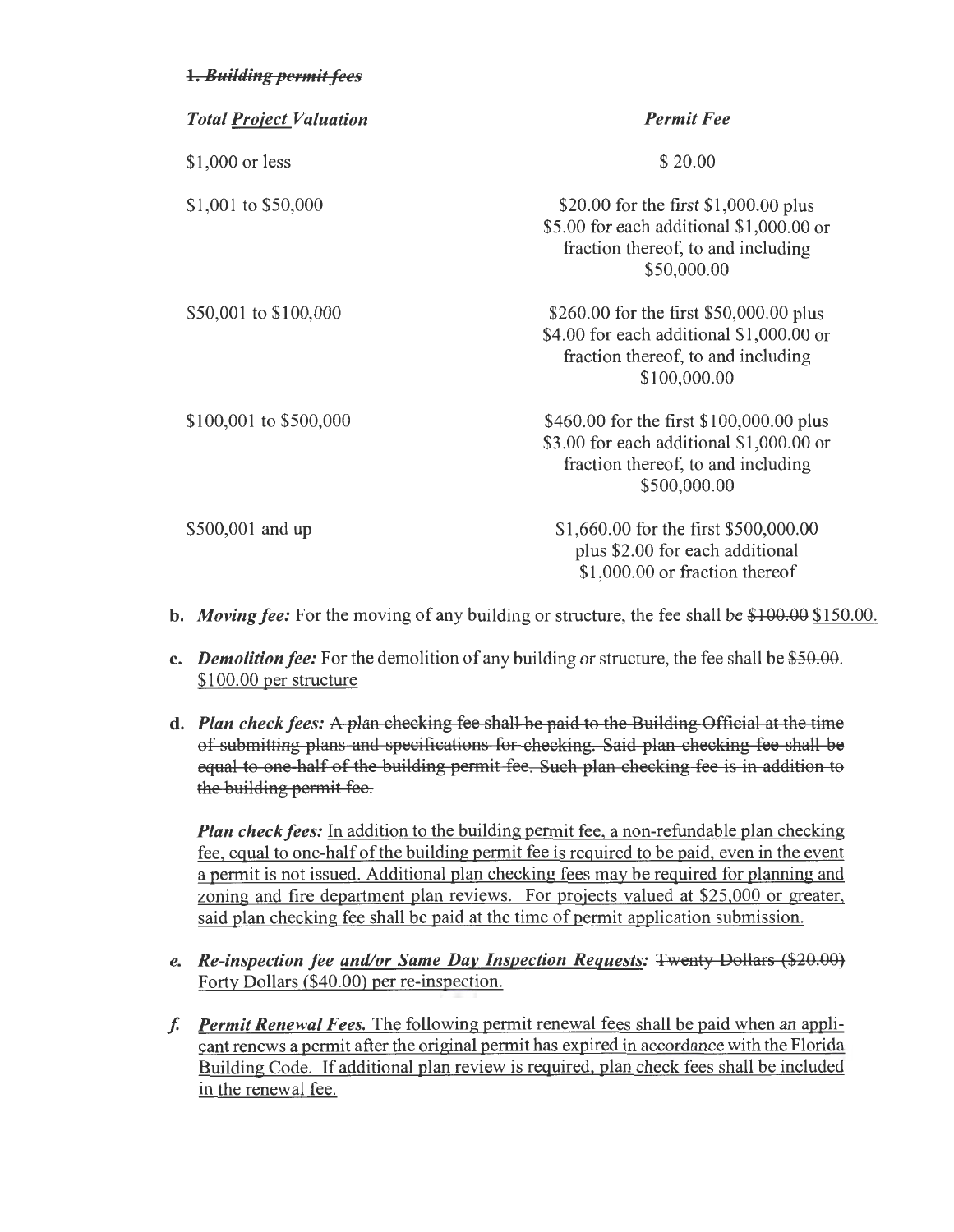| <b>Completed Inspections</b>    | <b>Amount of Renewal Fee</b>  |
|---------------------------------|-------------------------------|
| No inspections conducted        | 100% of original permit fee   |
| Slab inspection approved        | 80% of original permit fee    |
| All roughs inspections approved | 50% of original permit fee    |
| Insulation inspection approved  | 30% of original permit fee    |
| Any final inspection pending    | $10\%$ of original permit fee |

- g. *Sign erections:* In addition to any building permit required to be obtained pursuant to the provisions of the Florida Building Code, the sign permit fee shall be twenty dollars (\$20.00) per sign display unit plus twenty cents (\$0.20) for each square foot of area of the sign unit.
- <u>(2)</u> *Electrical permit fees.* For all electrical work requiring a permit, there shall be paid by the party obtaining a permit therefore the following fees to be collected by the Finance Department:

| a. For issuing each permit                                              | \$20.00 \$40.00      |
|-------------------------------------------------------------------------|----------------------|
| b. New single-family residential occupancy:                             |                      |
| 0-100 amp service                                                       | \$25.00 \$40.00      |
| 101-150 amp service                                                     | \$30.00 \$45.00      |
| 151-200 amp service                                                     | \$35.00 \$50.00      |
| For each additional 50 amp or fractional part thereof                   | \$5.00 \$10.00       |
| c. Multifamily, per dwelling unit                                       | \$25.00 \$40.00      |
| d. Service change:                                                      |                      |
| $0-100$ amp                                                             | \$15.00 \$30.00      |
| 101-150 amp                                                             | \$20.00 \$40.00      |
| 151-200 amp service                                                     | \$25.00 \$45.00      |
| For each additional 50 amp or fractional part thereof                   | \$5.00 \$10.00       |
| e. New commercial service:                                              |                      |
| 0-100 amp service                                                       | \$25.00 \$40.00      |
| 101-150 amp service                                                     | \$30.00 \$45.00      |
| 151-200 amp service                                                     | \$35.00 \$50.00      |
| For each additional 50 amp or fractional part thereof                   | \$5.00 \$10.00       |
| f. Temporary services                                                   | \$10.00 BASE FEE     |
|                                                                         | <b>ONLY</b>          |
| g. Signs:                                                               | \$10.00              |
| Connection to existing electrical circuit                               | <b>NO CHARGE</b>     |
| Installation of one dedicated circuit                                   | <b>BASE FEE ONLY</b> |
| For each additional circuit thereof                                     | \$2.00               |
| h. Switch and receptacle outlets (except new single or multifamily con- |                      |
| struction) family, multifamily, and room additions)                     |                      |
| Up to 30 amp, each                                                      | \$0.30-\$0.60        |
| 31-100 amp, each                                                        | \$1.00 \$2.00        |
| 101-200 amp, each                                                       | \$2.00 \$4.00        |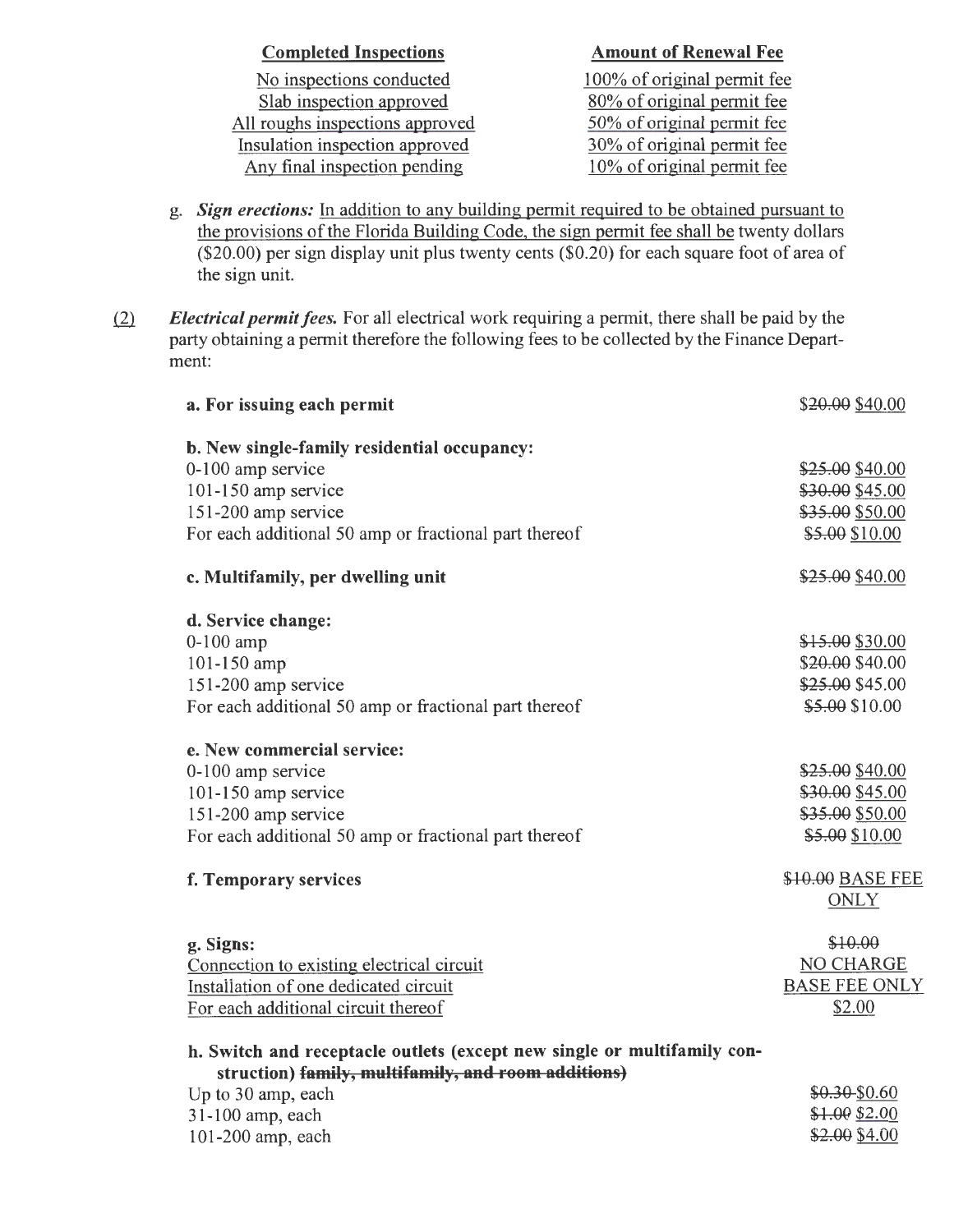| i. Lighting outlets, including fixtures, each                                                                        | \$0.30 \$1.00                   |
|----------------------------------------------------------------------------------------------------------------------|---------------------------------|
| j. Primary service                                                                                                   | \$25.00 \$40.00                 |
| k. Transformers, per 20 kva or fractional part thereof                                                               | \$2.00 \$4.00                   |
| l. Heat:                                                                                                             |                                 |
| $0.0 - 10.0$ kw<br>10.1 kw-15.0 kw                                                                                   | \$1.00<br>\$2.00                |
| 15.1 kw-24 kw                                                                                                        | \$4.00                          |
| m. Air conditioning circuits <i>I. Air conditioning</i> /heat circuits, each                                         |                                 |
| Up to 60 amp                                                                                                         | \$2.50 \$5.00                   |
| 61 amp-100 amp                                                                                                       | \$5.00 \$10.00                  |
| n. Motors m. Motors                                                                                                  |                                 |
| Per each 5 hp                                                                                                        | \$2.00 \$5.00                   |
| Each additional 5 hp or fractional part thereof                                                                      | \$2.00                          |
| o. Appliance - fixed or stationary n. Appliances, each                                                               |                                 |
| Up to 30 amp                                                                                                         | \$1.00\$32.00                   |
| 31-100 amp                                                                                                           | \$2.00 \$4.00                   |
| Over 100 amp                                                                                                         | \$3.00 \$6.00                   |
| p. o. Smoke detectors, wired into electrical system (except single family,<br>multifamily, and room additions), each | \$1.00 \$3.00                   |
| <b>q.</b> p. Fire alarm and signaling systems, each                                                                  | \$10.00 \$100.00                |
| r. Feeders, for each 100 amps or fractional part thereof                                                             | \$3.00                          |
| s. q. Swimming pools                                                                                                 | \$20.00 \$35.00                 |
| t. r. Repairs and miscellaneous                                                                                      | \$10.00 BASE FEE<br><b>ONLY</b> |

<u>(3)</u> Plumbing permit fees. For all plumbing work requiring a permit, there shall be paid by the party obtaining a permit therefor the following fees to be collected by the Finance Department:

| a. For issuing each permit                                                     | \$20.00 \$40.00 |
|--------------------------------------------------------------------------------|-----------------|
| b. Roughing-in and setting fixtures or plugged outlets Fixture Fee, each       | \$5.00          |
| For water closets (toilets), bathtubs, showers, lavatories, sinks, slop sinks, | \$3.50          |
| laundry tubs, urinals, dishwashers, icemakers, sewers, hose bib, gas and oil   |                 |
| interceptors, floor drains, drinking fountains, indirect waste pipe fixtures,  |                 |
| sterilizers, autopsy tables, autoclaves, and other plumbing fixtures having a  |                 |
| water supply or waste outlet or both, including hot water tanks or boosters,   |                 |
| and washing machines with sewer connections:                                   |                 |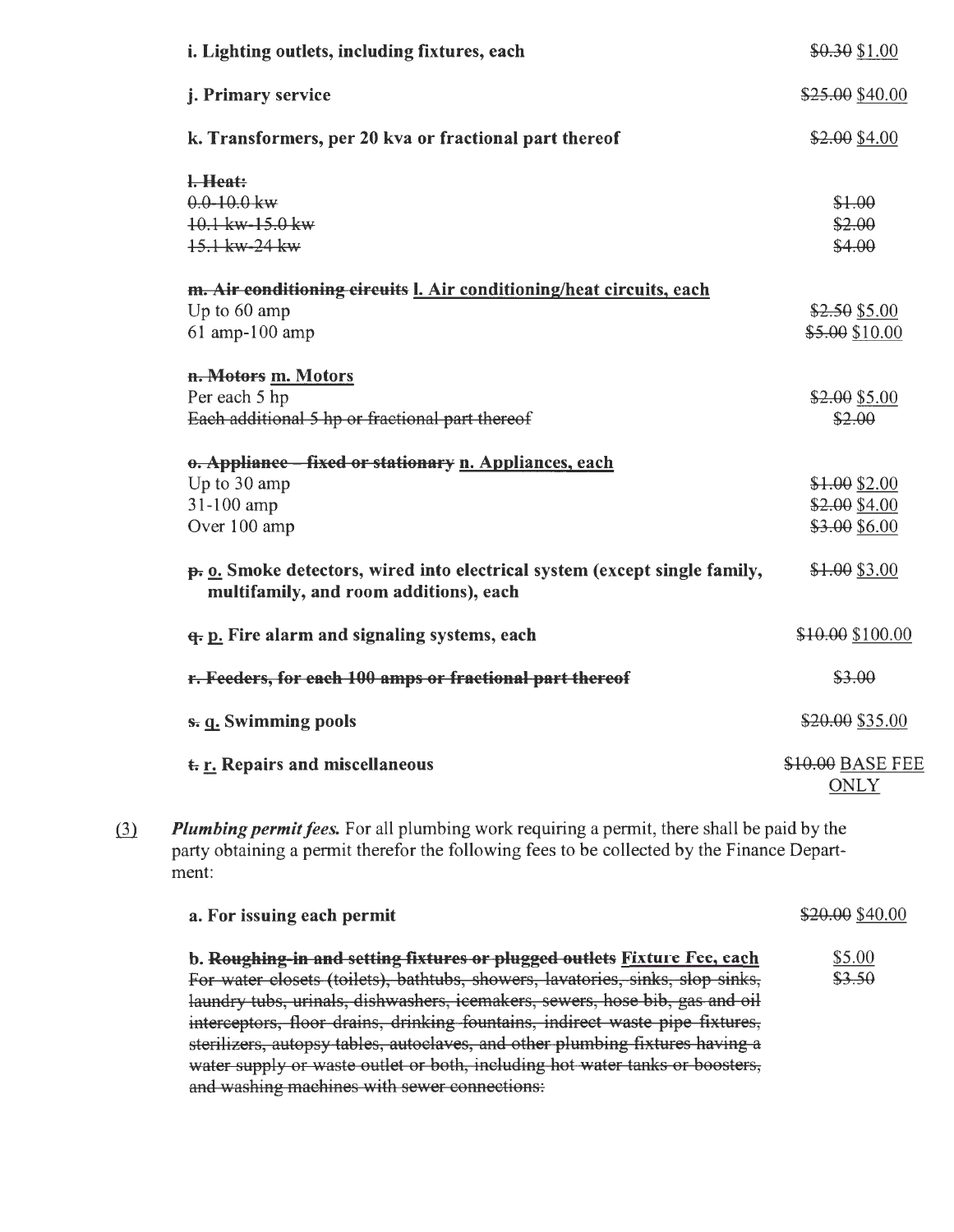For each roughing in and fixture or plugged outlet (Fee for new roughing in includes fixture)

| c. Lawn sprinkler systems:                    |                  |
|-----------------------------------------------|------------------|
| For first 50 heads or single drip zone branch | \$25.00 BASE FEE |
|                                               | ONLY             |
| For each additional head thereof              | $$0.10$ \$1.00   |
| For each additional drip zone branch thereof  | \$5.00           |

#### d. Cross-connection control inspection fees as follows:

Residential repairs and replacement fixtures (water closet, bathtub, lavatory, shower, kitchen sink, dishwasher, laundry tray, clothes washer, water heater, less than 50 gals.; urinal, drinking fountain, floor sink or drain, slop sink, water softener, waster interceptor, sewer, hose bibs, re-pipe, or other minor residential repair or replacement work) Inspection only. No fee charged \$35.00

| \$35.00  |
|----------|
| \$200.00 |
| \$35.00  |
|          |

NOTE: Paragraph (3) above amended by Resolution #1520 97, adopted February 3, 1997.

ffi *Mechanical permit fees:* For all mechanical work requiring a permit, there shall be paid by the party obtaining the permit therefor the following fees to be collected by the Finance Department:

| a. For issuing each permit                                                                                                                                                                                                                                                            | \$20.00 \$40.00 |
|---------------------------------------------------------------------------------------------------------------------------------------------------------------------------------------------------------------------------------------------------------------------------------------|-----------------|
| b. Air conditioning and refrigeration, per system total capacity in a sin-<br>gle installation:                                                                                                                                                                                       |                 |
| Air conditioning from 1 ton to 10 tons total capacity in a single installation.<br>for each ton or fraction thereof (each apartment or business shall be consid-<br>ered a separate system) 0-10 tons (each dwelling, apartment or business shall<br>be considered a separate system) | \$4.00 \$10.00  |
| For each ton of air conditioning over 10 tons or fractional part thereof up to<br>$25$ tons                                                                                                                                                                                           | \$2.00          |
| For each ton of air conditioning over 25 tons or fractional part thereof                                                                                                                                                                                                              | \$1.00          |
| c. Furnaces and heating equipment, total capacity in a single installation<br>per system:                                                                                                                                                                                             |                 |
| For the first 200,000 BTU per hour capacity or fractional part thereof per<br>system (each dwelling, apartment or business shall be considered a separate<br>system)                                                                                                                  | \$8.00 \$10.00  |
| For each additional 50,000 BTU per hour of fuel used or fractional part<br>thereof                                                                                                                                                                                                    | \$2.00 \$5.00   |
| Any burner not in a heating system, each                                                                                                                                                                                                                                              | \$6.00          |
| d. Boilers, including heating element:                                                                                                                                                                                                                                                |                 |
| For the first 500,000 BTU per hour input of fuel                                                                                                                                                                                                                                      | \$15.00 \$25.00 |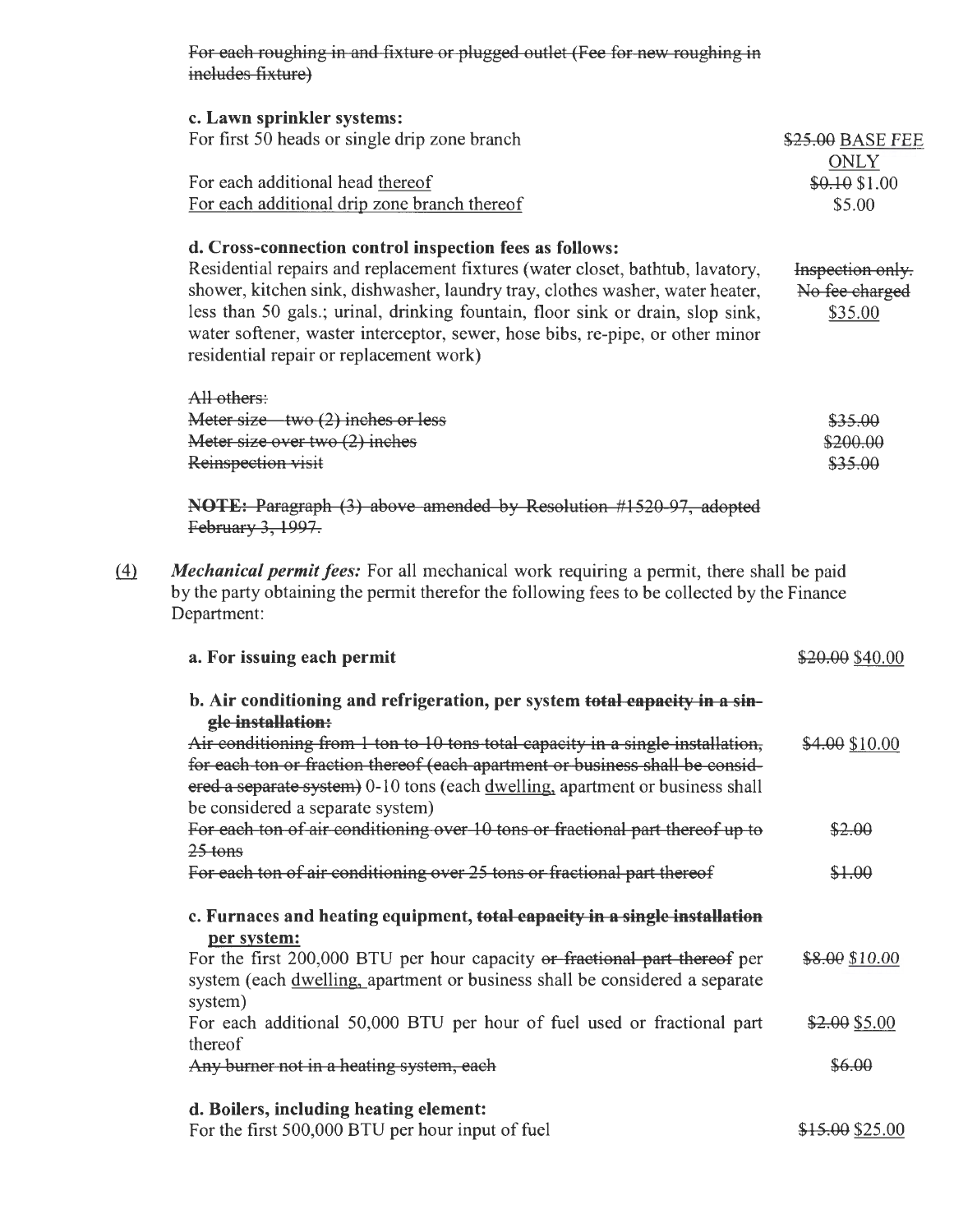|     | <b>b.</b> Outlets:<br>1-4 Upto 4 outlets<br>For each additional outlet thereof                                                          | \$5.00 \$10.00<br>\$1.00 \$2.00 |
|-----|-----------------------------------------------------------------------------------------------------------------------------------------|---------------------------------|
|     | e. For conversion burners, floor furnaces, incinerators, boilers, central                                                               | \$5.00                          |
|     | heat and air conditioning units                                                                                                         |                                 |
|     | For each additional unit                                                                                                                | \$1.00                          |
|     | c. Vented wall furnaces and water heaters, each unit                                                                                    | \$2.50 \$5.00                   |
| (6) | <b>Miscellaneous Fees:</b>                                                                                                              |                                 |
|     | a. Siding                                                                                                                               | \$100.00                        |
|     | <b>b. Window/Door Replacement</b>                                                                                                       |                                 |
|     | <b>Base Fee</b><br>Per each window and/or door                                                                                          | \$40.00<br>\$1.00               |
|     |                                                                                                                                         |                                 |
|     | c. Subsequent Resubmission and/or Addendum Fees, per review                                                                             | \$40.00                         |
|     | d. Change of Contractor/Modifications to Active Permits                                                                                 | \$40.00                         |
|     | e. Permit Extension                                                                                                                     | \$40.00                         |
|     | f. Temporary construction sales and/or job trailer                                                                                      | \$100.00                        |
|     | g. Temporary construction storage structure (PODS)                                                                                      | \$25.00                         |
|     | h. After hours construction permit                                                                                                      | \$25.00                         |
|     | i. Penalty fee for work without permit                                                                                                  | Double Permit<br><u>Fee</u>     |
|     | j. Temporary tent, each (includes Fire Marshal Plan Review)                                                                             | \$40.00                         |
|     | k. Conditional certificate of occupancy or completion                                                                                   | \$100.00                        |
|     | I. Private Provider Fee Adjustments:                                                                                                    |                                 |
|     | Building permit fees shall be reduced by \$100, but not below the<br>i.                                                                 |                                 |
|     | base fee, for residential one or two family dwelling new construc-                                                                      |                                 |
|     | tion or additions when being inspected by a private provider.<br>ii. Building permit plan check fees shall be reduced by twenty-five    |                                 |
|     | percent (25%) for residential one or two family dwelling for new                                                                        |                                 |
|     | construction, additions, or alterations when being reviewed by a                                                                        |                                 |
|     | private provider.                                                                                                                       |                                 |
|     | Building permit fees shall be reduced by ten percent (10%), but not<br>iii.                                                             |                                 |
|     | below the base fee, for residential alterations, commercial or mul-<br>tiple-family dwelling new construction, additions or alterations |                                 |
|     | when being inspected by a private provider.                                                                                             |                                 |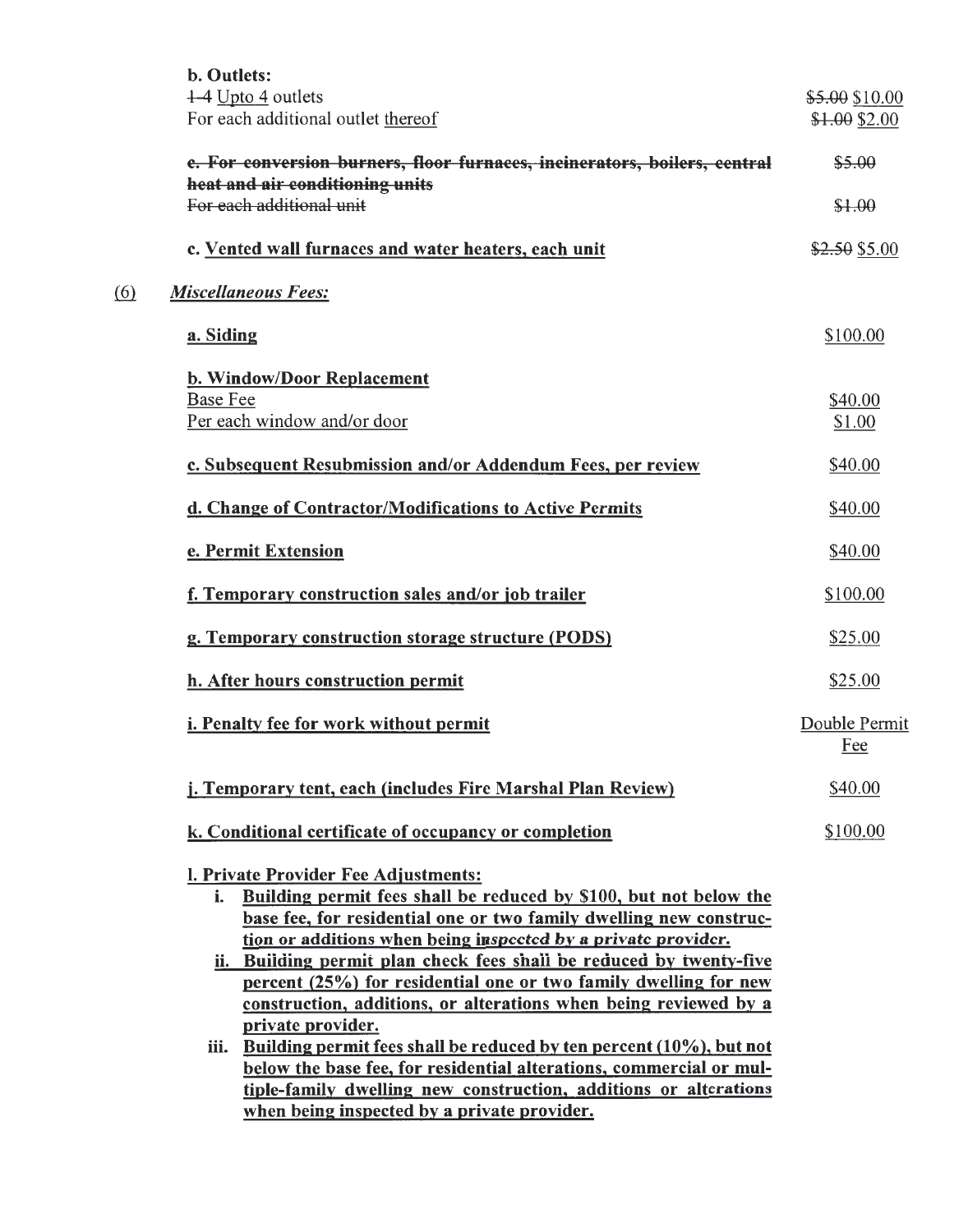| For each additional 100,000 BTU per hour input of fuel or fractional part<br>thereof                                                                                                                                              | \$3.00 \$5.00                               |
|-----------------------------------------------------------------------------------------------------------------------------------------------------------------------------------------------------------------------------------|---------------------------------------------|
| e. Air duct systems:<br>For the first $0-2,000$ cubic feet per minute (cfm) capacity of air handled in<br>duct system                                                                                                             | \$8.00 \$15.00                              |
| For each 1,000 cfm over 2,000 cfm or fractional part thereof up to 10,000<br>efm                                                                                                                                                  | \$4.00                                      |
| For each additional 1,000 cfm or fractional part thereof                                                                                                                                                                          | $$2.00$ \$5.00                              |
| f. Pumps, each                                                                                                                                                                                                                    | \$2.00 \$10.00                              |
| g. Wells, each                                                                                                                                                                                                                    | \$10.00                                     |
| h. g. Tanks - all types, gasoline or liquefied petroleum, each:<br>0-600 gallons 0-1000 gallons<br>Over 600 to 10,000 gallons capacity or fractional part thereof<br>For each additional 1,000 gallons or fractional part thereof | \$10.00 \$20.00<br>\$15.00<br>\$2.00 \$5.00 |
| i. h. Service station automobile lifts, each                                                                                                                                                                                      | \$5.00 \$15.00                              |
| <i>j.</i> i. Elevators, escalators, manlifts : , per floor<br>Hoists for the first 4 floors                                                                                                                                       | \$15.00<br>\$15.00                          |
| k. Fire sprinkler systems :<br>For the first 0-40 sprinkler heads or fractional part thereof<br>For each additional 10 sprinkler heads or fractional part thereof                                                                 | \$15.00<br>\$2.00                           |
| l. Fire standpipe, each                                                                                                                                                                                                           | \$3.00                                      |
| m. Fire hose cabinets, each                                                                                                                                                                                                       | \$3.00                                      |
| n. j. Prefabricated fireplaces, each                                                                                                                                                                                              | \$15.00 \$25.00                             |
| o. k. Alteration or repair of boiler or a fixed pressure vessel, each                                                                                                                                                             | \$15.00 \$25.00                             |
| p. l. Solar water heater eollector system, each                                                                                                                                                                                   | \$15.00 \$25.00                             |
| q. Commercial hood installation, each                                                                                                                                                                                             | \$15.00 \$25.00                             |
| r. Heat exchanger or coil in ducts                                                                                                                                                                                                | \$5.00                                      |
| s. m. For any mechanical fee work not listed in this section, the fee shall<br>be based on $$4.00 $7.00$ per \$1,000 valuation                                                                                                    |                                             |

(5) Gas piping permit fees: For all consumer gas piping and appliances at one location requiring a permit, there shall be paid by the party obtaining a permit therefor the following fees to be collected by the Finance Department:

a. For issuing each permit  $$20.00$  \$40.00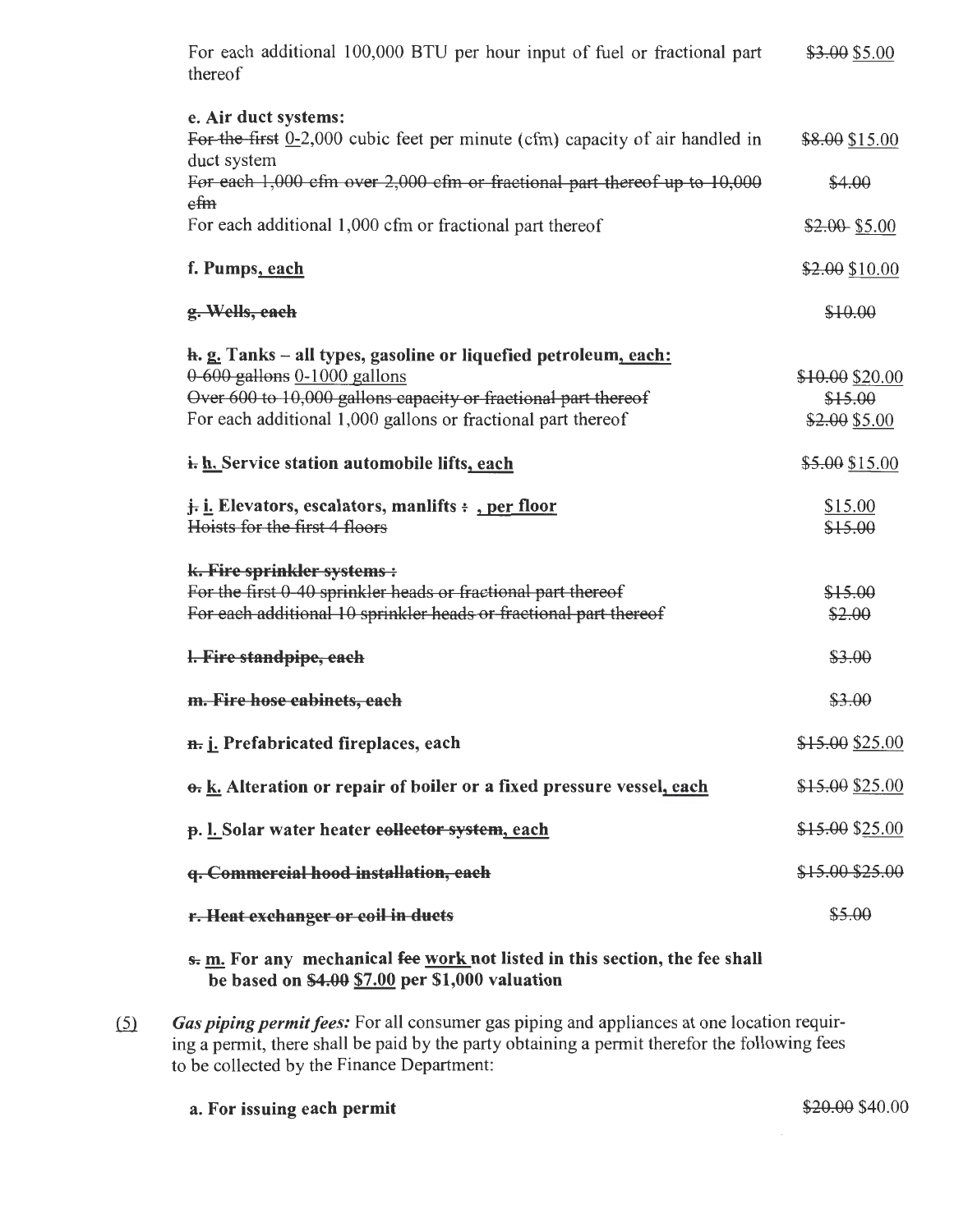## iv. Building permit plan check fees shall be reduced by twenty-five percent for commercial or multiple-family dwelling new construction or additions when being reviewed by a private provider.

(7) Fire plans review/permit fees: For all work requiring Fire Marshal plan review, there shall be paid by the party obtaining a permit therefor the following fees to be collected by the Finance Department:

| a. Fire Plan Review Fee-New Construction Plan Review Charge (Based<br>on average review of one hour)      | \$70.00  |
|-----------------------------------------------------------------------------------------------------------|----------|
| <b>b. Fire Sprinkler System New Plan Review</b>                                                           | \$70.00  |
| c. Fire Sprinkler Head Relocation Review                                                                  | \$35.00  |
| d. Fire Alarm System New Plan Review                                                                      | \$70.00  |
| e. Fire Alarm System Alteration                                                                           | \$35.00  |
| f. Fire Standpipe (If permitted separate from sprinkler system)                                           | \$70.00  |
| g. Fire Pump Plan Review                                                                                  | \$105.00 |
| h. Fire Main Underground Review: Flush, Visual, Pressure (If permitted<br>separate from sprinkler system) | \$70.00  |
| i. Commercial Kitchen Exhaust Hood Plan Review                                                            | \$70.00  |
| j. Fire Suppression Gasous Systems Plan Review                                                            | \$70.00  |
| k. Fire Plan Review Awnings                                                                               | \$17.50  |
| <b>l. Fire Plan Paint Booth Review</b>                                                                    | \$70.00  |

*Zoning application, development plan, right of way/easement abandonment, and subdi-*8)  $(6)$ *vision fees:* For all zoning applications, development plans, right of way/easement abandonments, and subdivision requiring a development permit, there shall be paid by the party obtaining a permit therefor the following fees to be collected by the Finance Department:

| a. Application for site specific comprehensive plan amendment                                | $$1,000.00$ plus ad-<br>vertising costs |
|----------------------------------------------------------------------------------------------|-----------------------------------------|
| b. Change in zoning classification or text amendment to the land de-<br>velopment code       | $$1,000.00$ plus ad-<br>vertising costs |
| c. Application for development permit for a conditional use                                  | \$250.00 \$500.00                       |
| d. Application for a variance or appeal of an interpretation of the land<br>development code | \$250.00 \$500.00                       |
| e. Application for a concept plan for a subdivision plat                                     | \$250.00                                |